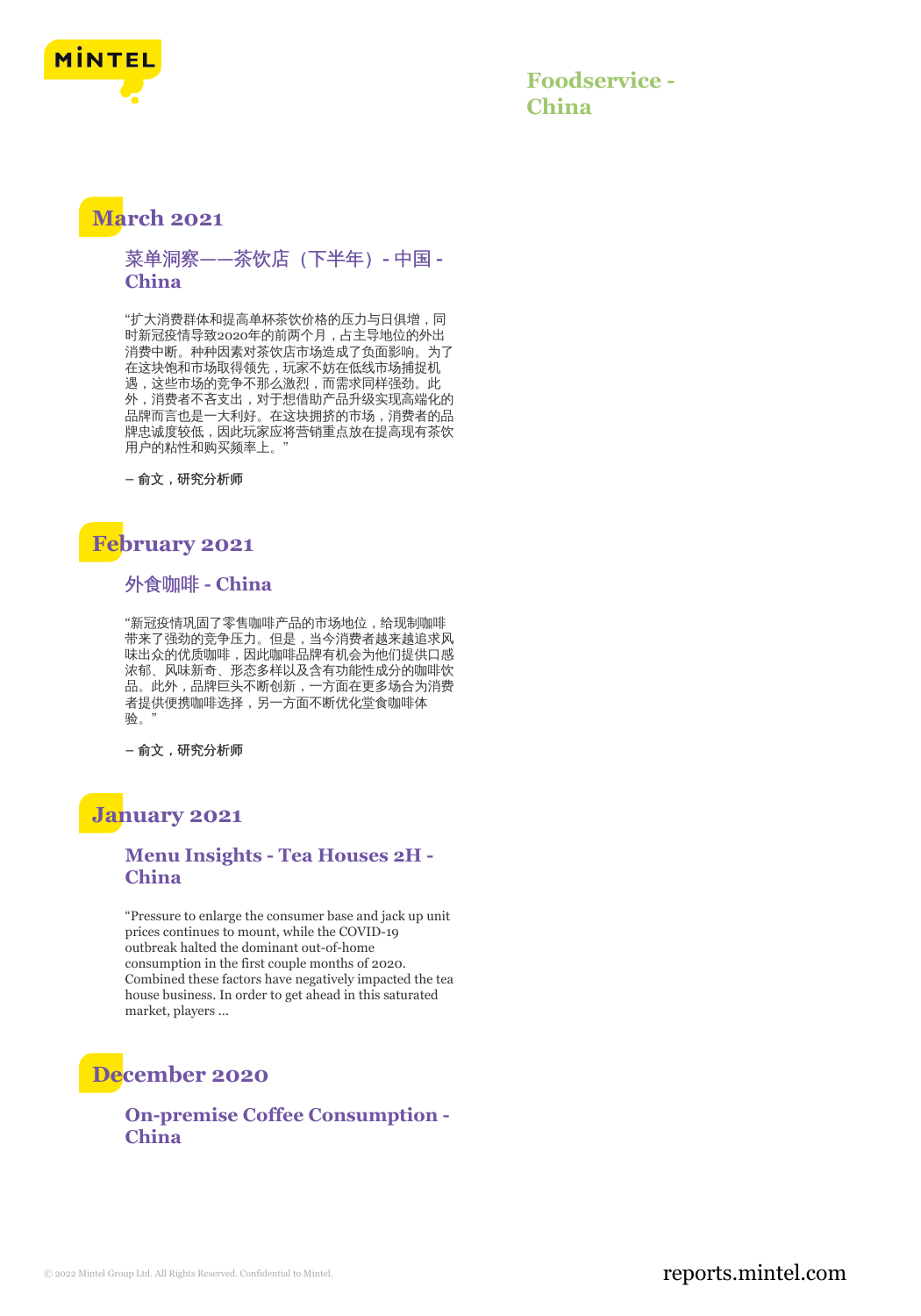

# **Foodservice - China**

"The COVID-19 outbreak shored up retail coffee products' position in the market, posing competition for fresh coffee. However, the fact that consumers are becoming quality- and taste-driven gives players an opportunity to serve coffee drinks with rich mouth-feel, innovative flavours, formats and functional ingredients. Additionally, dominant players can innovate around ...

# **October 2020**

### 菜单洞察**——**早午餐和下午茶 **- China**

"早午餐和下午茶已开始在中国走红,分别皆有70%左右 的渗透率。然而,高渗透率并不意味着这是一个成熟的市 场,因为这两种餐饮场合的定义都比较宽泛。为了在未来 激烈竞争中突围,商家需对菜谱进行大胆创新,例如添加 植物基原材料,并且为消费者提供潮流而摩登的用餐体 验。虽然新冠疫情削弱了消费者的消费信心,但这并不表 明餐饮商家需舍弃高端路线。相反,商家需考虑的核心问 题之一正是面向不同消费者时如何找到高端和实惠之间的 平衡点。"

**–** 俞文,研究分析师

## **September 2020**

#### 菜单洞察**——**茶饮店(上半年) **- China**

"吸引更多消费者的压力和涨价压力不断上升,导致了 2019年中国茶饮店市场增速放缓。此外,新冠疫情也对 该市场造成了冲击,因为疫情对消费者的购买力构成负面 影响,并暂时抹除了部分消费场景。为了抵御疫情的冲 击,品牌需要跟上产品创新的步伐,尤其是通过原料混合 提供令消费者满意的口味和质地。同时,品牌也需要考虑 推出更多零售产品, 以扩充营收渠道。

**-** 俞文,研究分析师

# **July 2020**

#### 烘焙店 **(**应对新冠疫情之后**) - China**

"新冠疫情之前,许多烘焙店运营商着重通过产品高端 化,大多是风味创新,来鼓励消费升级。其中一个重点趋 势是混合甜味和咸味食材,着重添加草药。但是,跟餐饮 业一样,新冠疫情突然爆发,该品类停业,发展计划被打 乱。目前该市场正缓慢恢复,想要走在竞争前列的运营商 有可能从一开始就需针对更多主食产品。我们有望见到更 着重于推出早餐、午餐、晚餐套餐,而对零食化趋势的兴

#### **Menu Insights - Brunch and Afternoon Tea - China**

"Western-style brunch and afternoon tea have started becoming viral in China as each meal occasion has garnered an incidence of around 70%. However, the high penetration rate doesn't translate into a mature market given that both meal occasions are loosely defined. In order to stand out in the fierce market ...

#### **Menu Insights - Tea Houses 1H - China**

"Escalating pressure to attract more consumers and from price mark-ups has slowed China's tea drinks market in 2019. In addition, COVID-19 has also rocked the market, since the outbreak has adversely impacted consumers' purchasing power and temporarily wiped out a few consumption occasions. In order to weather the outbreak, brands ...

#### **Bakery Houses (Responding to COVID-19) - China**

"In the period prior to COVID-19, the focus of many bakery house operators was to encourage trade up by premiumising their ranges, largely through flavour innovation. A key trend was in blurring sweet and savoury ingredients, with a focus on adding a range of herbs. However, as with all foodservice ...

#### © 2022 Mintel Group Ltd. All Rights Reserved. Confidential to Mintel.  $\blacksquare$  reports.mintel.com